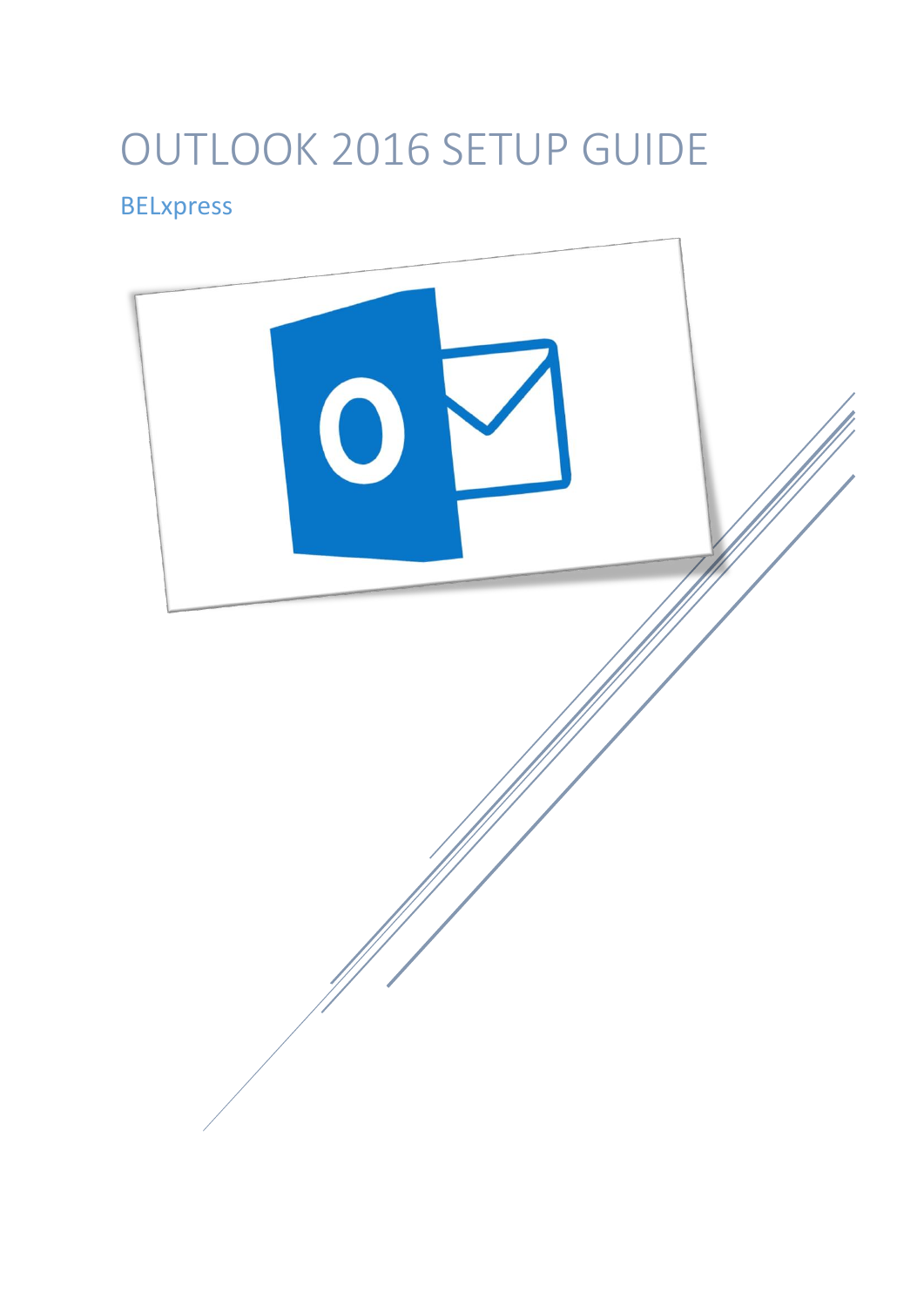Click on Outlook 2016 (see below).



### Step 2

If this is the first time set up, you will see the welcome screen, click on "Next" to continue. Then you'll be asked to "Add and Email Account", tick "Yes" and click on "Next" button.

 $\times$ 

Welcome to Microsoft Outlook 2016

# Welcome to Outlook 2016

Outlook helps you manage your life with powerful tools for email, calendar, contacts, and tasks.

Let's get started. In the next few steps, we'll add your email account.

| Next. | ancel |
|-------|-------|
|       |       |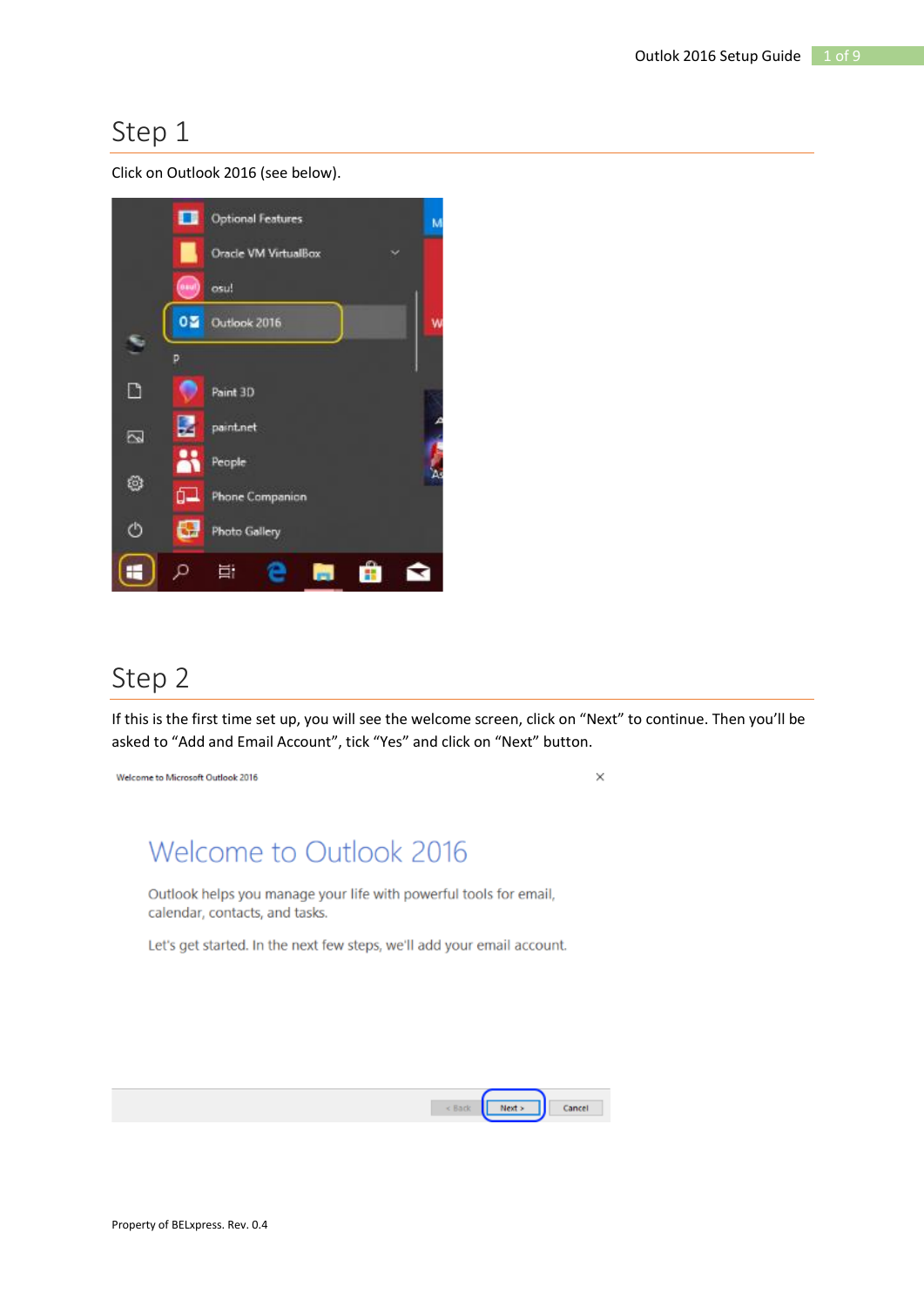| Microsoft Outlook Account Setup                                                                                                                                                                                                           | ×      |
|-------------------------------------------------------------------------------------------------------------------------------------------------------------------------------------------------------------------------------------------|--------|
| <b>Add an Email Account</b>                                                                                                                                                                                                               |        |
| Use Outlook to connect to email accounts, such as your organization's Microsoft Exchange Server or an Exchange<br>Online account as part of Microsoft Office 365. Outlook also works with POP, IMAP, and Exchange ActiveSync<br>accounts. |        |
| Do you want to set up Outlook to connect to an email account?<br>Νo                                                                                                                                                                       |        |
|                                                                                                                                                                                                                                           |        |
|                                                                                                                                                                                                                                           |        |
| < Back<br>Next >                                                                                                                                                                                                                          | Cancel |

If you already have an email account set up, you can add another email account by click on "**File**", then "Add Account" as shown below

|                  | Inbox - postmaster@be                                                                                                 |
|------------------|-----------------------------------------------------------------------------------------------------------------------|
| Info             | Account Information                                                                                                   |
| Open & Export    | postmaster@belxpress.com<br>E,<br>₹                                                                                   |
| Save As          | IMAP/SMTP<br>Add Account                                                                                              |
| Save Attachments |                                                                                                                       |
| Print            | Add an e-mail account or other connection.<br>Change settings for this account or set up more connections.<br>Account |
|                  | Settings -                                                                                                            |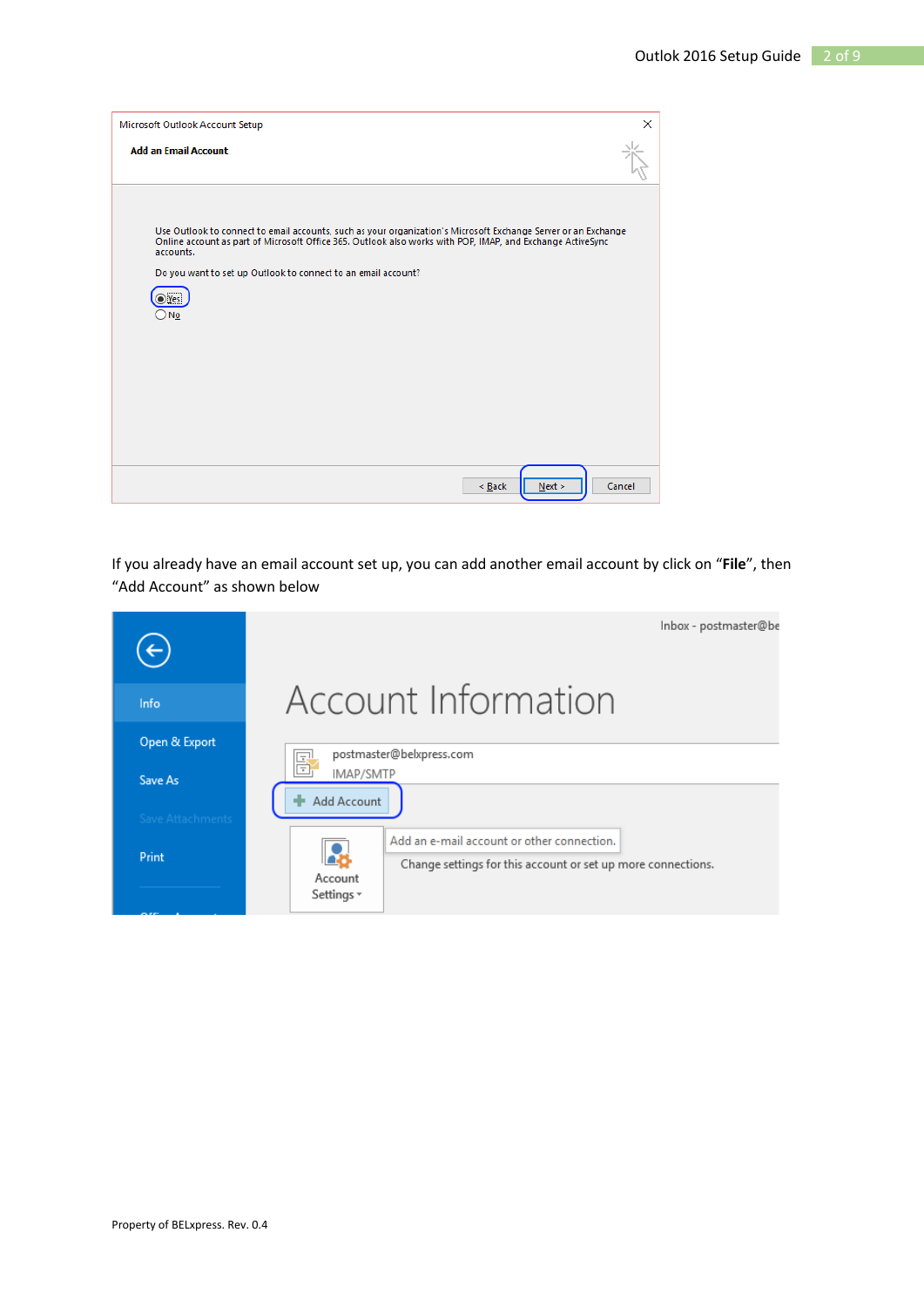|  | Choose "Manual setup and additional server types", click on "Next" |  |  |
|--|--------------------------------------------------------------------|--|--|
|  |                                                                    |  |  |

| <b>Add Account</b>                              |                                                                 | $\times$       |
|-------------------------------------------------|-----------------------------------------------------------------|----------------|
| <b>Auto Account Setup</b>                       | Manual setup of an account or connect to other server types.    |                |
| E-mail Account                                  |                                                                 |                |
| Your Name:                                      | Example: Ellen Adams                                            |                |
| E-mail Address:                                 | Example: ellen@contoso.com                                      |                |
| Password:<br>Retype Password:                   |                                                                 |                |
|                                                 | Type the password your Internet service provider has given you. |                |
| <b>IManual setup or additional server types</b> |                                                                 |                |
|                                                 | $\leq$ Back                                                     | Next<br>Cancel |

## Step 4

#### Kindly choose "**POP or IMAP**" and click on "Next"

| <b>Add Account</b>                                                                                                                                  | ×      |
|-----------------------------------------------------------------------------------------------------------------------------------------------------|--------|
| <b>Choose Service</b>                                                                                                                               |        |
| O Outlook.com or Exchange ActiveSync compatible service<br>Connect to a service such as Outlook.com to access email, calendars, contacts, and tasks |        |
| <b>O POP or IMAP</b><br>Connect to a POP or IMAP email account                                                                                      |        |
|                                                                                                                                                     |        |
|                                                                                                                                                     |        |
|                                                                                                                                                     |        |
|                                                                                                                                                     |        |
| Next<br>$\leq$ Back                                                                                                                                 | Cancel |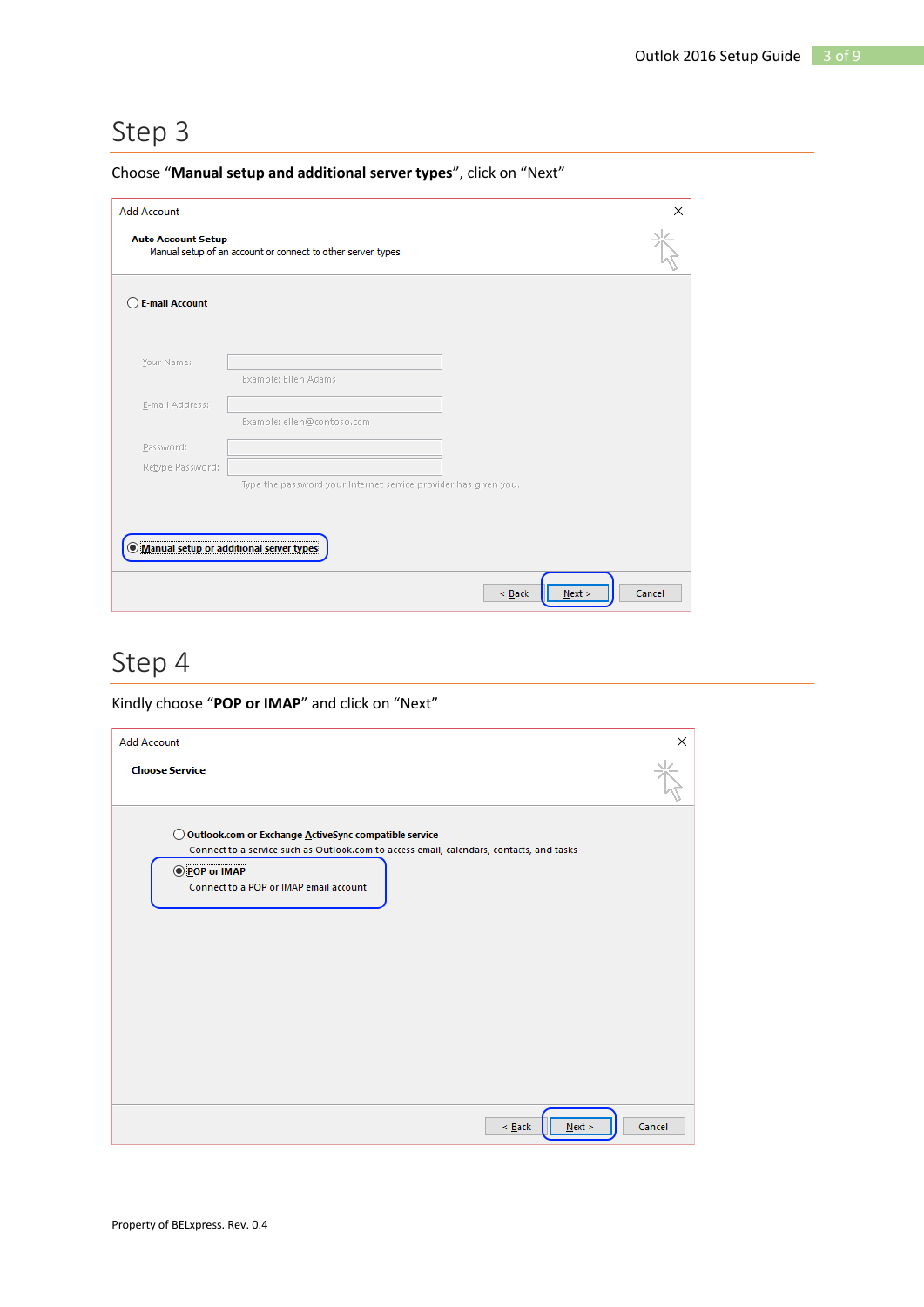Follow the setup as shown below to add email account information, then, click on "**More Settings**" (*DO NOT click "Next" at this screen*)

| Add Account<br><b>POP and IMAP Account Settings</b>                                                                             | Enter the mail server settings for your account.                                                                                     |                                                                                                                                        | ×                                        |
|---------------------------------------------------------------------------------------------------------------------------------|--------------------------------------------------------------------------------------------------------------------------------------|----------------------------------------------------------------------------------------------------------------------------------------|------------------------------------------|
| <b>User Information</b><br>Your Name:<br><b>Email Address:</b>                                                                  | Your name<br>John Lennon                                                                                                             | <b>Test Account Settings</b><br>We recommend that you tes<br>the entries are correct.<br>eg.: john@beatles.com your full email address | <b>IMAP vs POP3</b><br>See comparison on |
| <b>Server Information</b><br>Account Type:<br>Incoming mail server:<br>Outgoing mail server (SMTP):<br><b>Logon Information</b> | click to select POP or IMAP<br><b>IMAP</b><br>eg.: mail.company.com<br>eg.: mail.company.com<br>Your full email address and password | $\vee$ Automatically test account settings when Next<br>Your Incoming & Outgoing server<br>(normally will be the same)                 | the last page!                           |
| User Name:<br>Password:                                                                                                         | eg.: john@beatles.com<br>*********<br>Remember password<br>Require logon using Secure Password Authentication                        | Mail to keep offline: All                                                                                                              |                                          |
| (SPA)                                                                                                                           |                                                                                                                                      | < Back                                                                                                                                 | More Settings<br>Next ><br>Cancel        |

CAUTION: If you are choosing POP3 as the account type, you can only set up your email in **ONE**

computer or device. If you want to sync your email across multiple computers or devices (smartphone, tablet), you **MUST** use IMAP access protocol.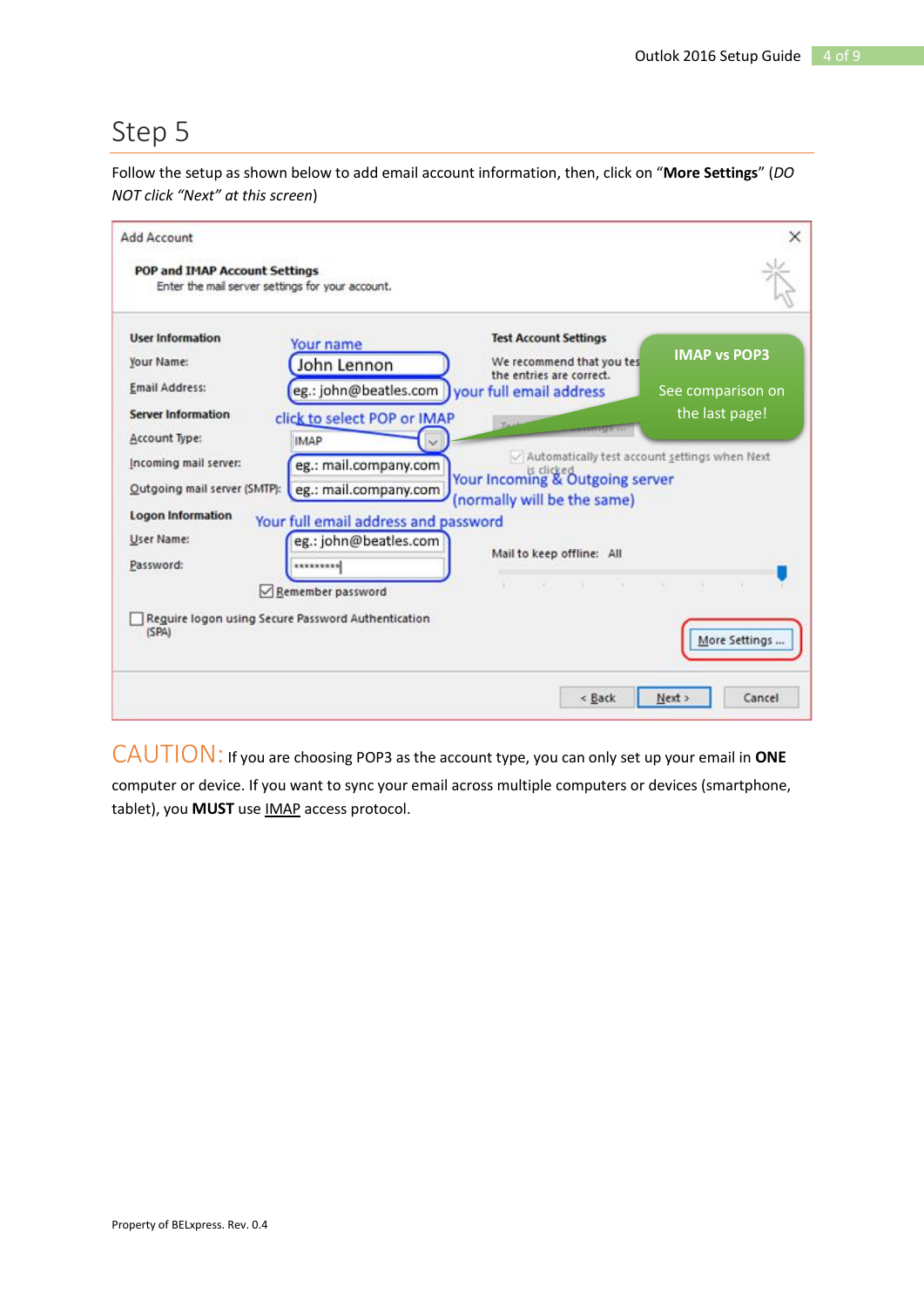You'll be on the "General" tab, specify your organization name and reply email address (when recipient reply your email)

| <b>Internet E-mail Settings</b>                                                                             | × |
|-------------------------------------------------------------------------------------------------------------|---|
| General Outgoing Server Advanced                                                                            |   |
| Mail Account                                                                                                |   |
| Type the name by which you want to refer to this account. For<br>example: "Work" or "Microsoft Mail Server" |   |
| eg.: john@beatles.com                                                                                       |   |
| Other User Information                                                                                      |   |
| Organization:   eg.: BEL Technology Sdn Bhd                                                                 |   |
| eg.: john@beatles.com<br><b>Reply E-mail:</b>                                                               |   |
|                                                                                                             |   |
|                                                                                                             |   |
|                                                                                                             |   |
|                                                                                                             |   |
|                                                                                                             |   |
|                                                                                                             |   |
|                                                                                                             |   |
|                                                                                                             |   |
|                                                                                                             |   |
|                                                                                                             |   |
| Cancel<br>OK                                                                                                |   |

#### Step 7

Click on "Outgoing Server" tab on the top.

IMPORTANT: **MUST** tick on **"My outgoing server (SMTP) requires authentication"**. Then, you

may manually specify your login (email address and password) OR just simply choose "Use same settings as my incoming mail server"

| Internet E-mail Settings                          | ×      |
|---------------------------------------------------|--------|
| General Outgoing Server) Advanced                 |        |
| My outgoing server (SMTP) requires authentication |        |
| Use same settings as my incoming mail server      |        |
| ◯ Log on using                                    |        |
| User Name:                                        |        |
| Password:                                         |        |
| Remember password                                 |        |
| Require Secure Password Authentication (SPA)      |        |
|                                                   |        |
|                                                   |        |
|                                                   |        |
|                                                   |        |
|                                                   |        |
|                                                   |        |
|                                                   |        |
|                                                   |        |
|                                                   |        |
|                                                   |        |
|                                                   |        |
| OK                                                | Cancel |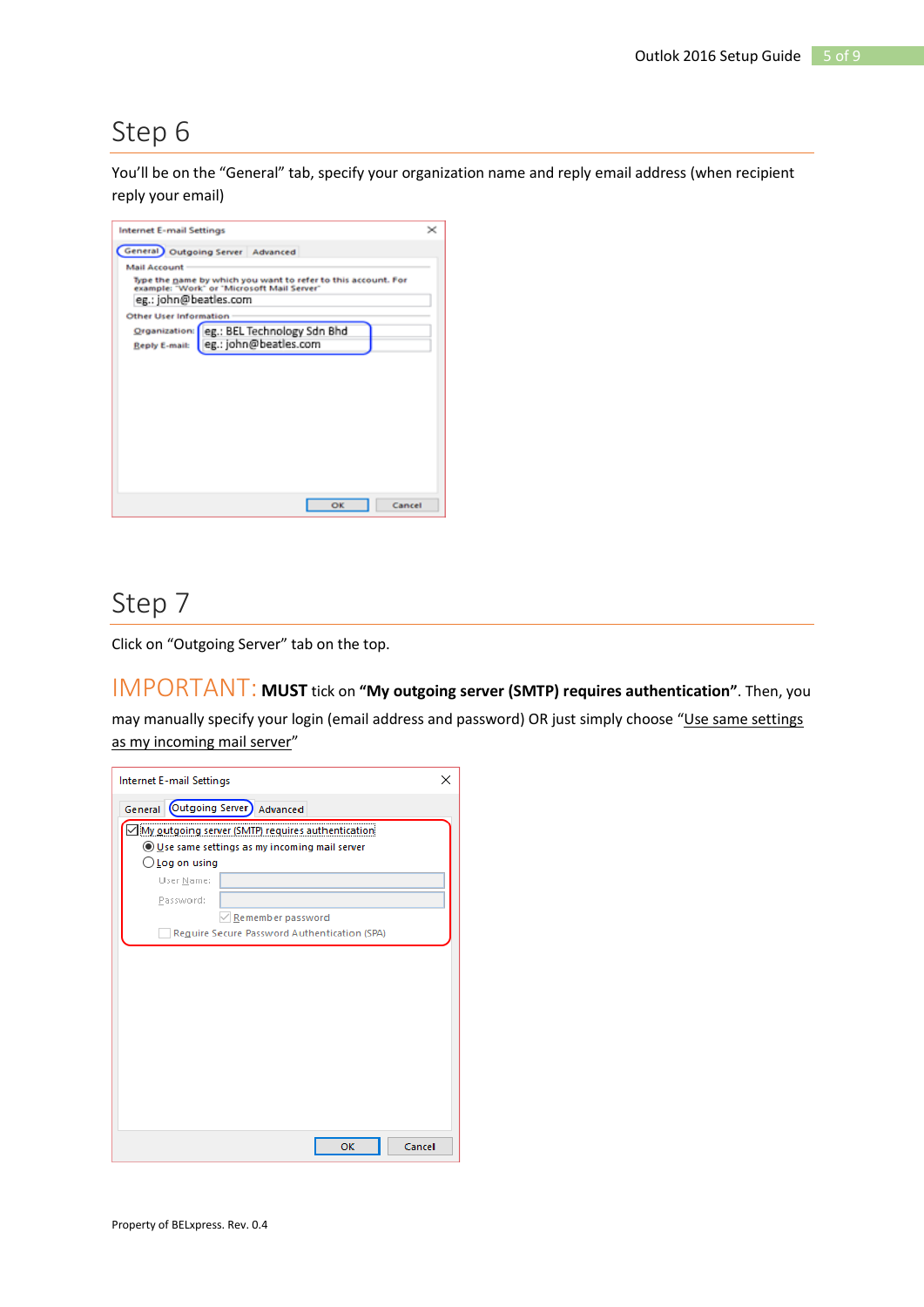Click on "Advanced" tab on the top, change your "Outgoing server (SMTP)" to **587** *(Important!).* Then click on "OK" to go back to "Add Account" page

| <b>Internet E-mail Settings</b>                                                                                                                                                                  | $\times$<br>Use 993 if SSL/TLS                                                                                                |
|--------------------------------------------------------------------------------------------------------------------------------------------------------------------------------------------------|-------------------------------------------------------------------------------------------------------------------------------|
| General Outgoing Server Advanced                                                                                                                                                                 |                                                                                                                               |
| <b>Server Port Numbers</b><br>143<br>Use Defaults<br>Incoming server (IMAP):                                                                                                                     | Choose 'None' if you do<br>not possess an SSL                                                                                 |
| None<br>Use the following type of encrypted connection:<br>587<br>Outgoing server (SMTP):<br>Use the following type of encrypted comection:<br>None<br>Server Timeouts<br>Long 1 minute<br>Short | certificate for your<br>domain (company).<br>Chose SSL if your<br>company has purchased<br>SSL certificate for the<br>domain. |
| <b>Folders</b><br>Root folder path:<br>Sent Items<br>Do not save copies of sent items                                                                                                            | Use 465 if SSL/TLS                                                                                                            |
| <b>Deleted Items</b><br>Mark items for deletion but do not move them automatically<br>Items marked for deletion will be permanently deleted when<br>the items in the mailbox are purged.         |                                                                                                                               |
| $\sqrt{}$ Purge items when switching folders while online<br>OK<br>Cancel                                                                                                                        |                                                                                                                               |

**TIPS:** What is SSL certificate?

"The primary reason why **SSL** is used is to keep sensitive information sent across the Internet encrypted so that only the intended recipient can access it. *This is important because the information you send on the Internet is passed from computer to computer to get to the destination server.*"

**NOTE:** Some Email Apps such as GMail or Outlook require SSL certificate nowadays in order to set up an email account on iOS (iPhone/iPad/iPod), it's strongly recommended getting the SSL certificate for your domain today.

Please do not hesitate to contact us (support@belxpress.com) for 'SSL for your domain'. Get your SSL today!

Further details - <https://www.globalsign.com/en/ssl-information-center/what-is-an-ssl-certificate/>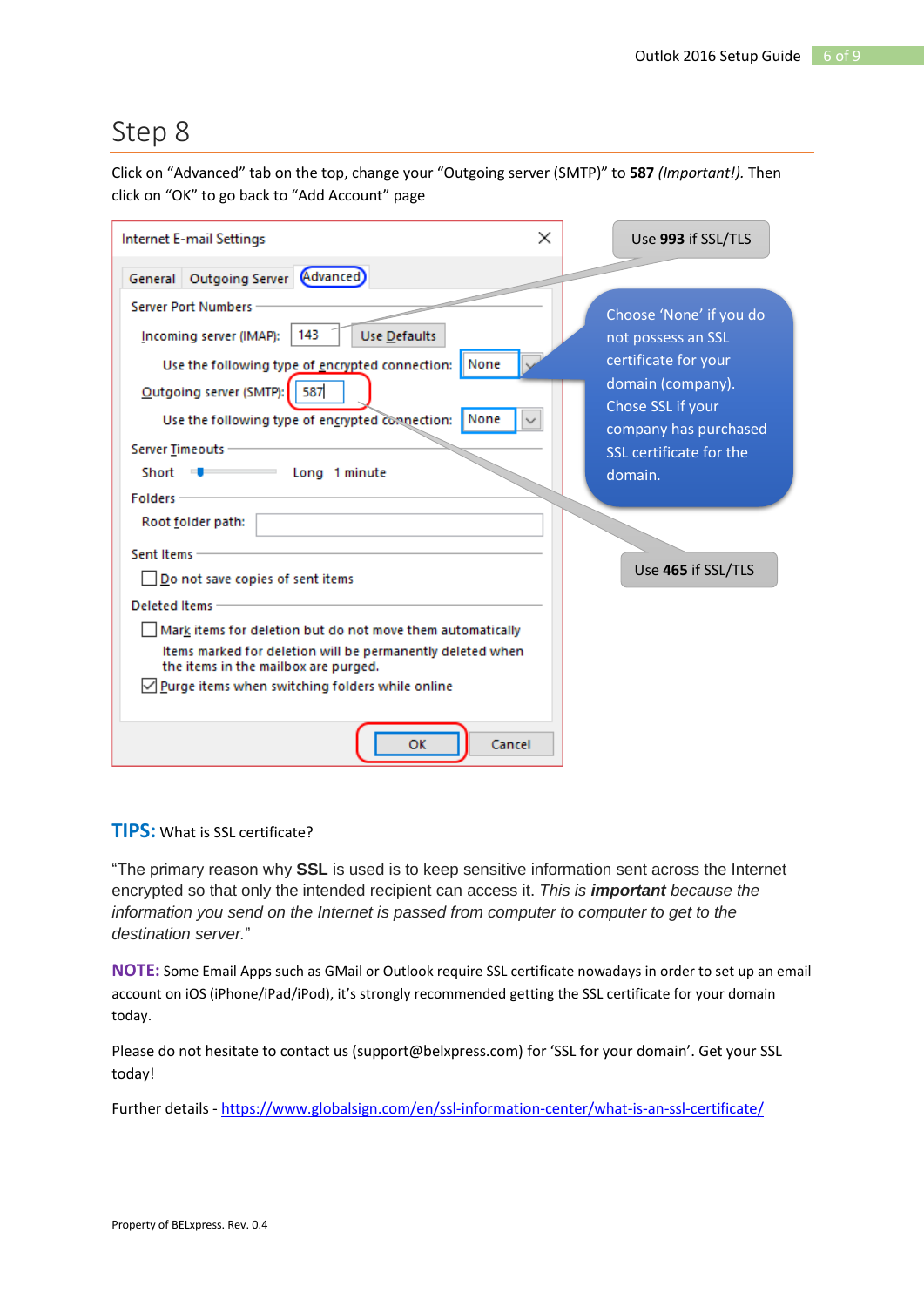Click on "Next" to complete the settings…

| <b>Add Account</b>                                                                       |                                                    | ×                                                                                                |
|------------------------------------------------------------------------------------------|----------------------------------------------------|--------------------------------------------------------------------------------------------------|
| <b>POP and IMAP Account Settings</b><br>Enter the mail server settings for your account. |                                                    |                                                                                                  |
| <b>User Information</b>                                                                  |                                                    | <b>Test Account Settings</b>                                                                     |
| Your Name:                                                                               | eg.: John Lennon                                   | We recommend that you test your account to ensure that<br>the entries are correct.               |
| <b>Email Address:</b>                                                                    | eg.: john@beatles.com                              |                                                                                                  |
| <b>Server Information</b>                                                                |                                                    | Test Account Settings                                                                            |
| Account Type:                                                                            | <b>IMAP</b>                                        |                                                                                                  |
| Incoming mail server:                                                                    | eg.:mail.company.com                               | Automatically test account settings when Next<br>is clicked.                                     |
| Outgoing mail server (SMTP):                                                             | eg.:mail.company.com                               |                                                                                                  |
| <b>Logon Information</b>                                                                 |                                                    |                                                                                                  |
| User Name:                                                                               | eg.: john@beatles.com                              |                                                                                                  |
| Password:                                                                                | *********                                          | Mail to keep offline: All                                                                        |
|                                                                                          | Remember password                                  | <b>COLLECTION</b><br><b>All Control</b><br><b>STATE</b><br>$\sim$<br><b>STATE</b><br>$\sim$<br>٠ |
| (SPA)                                                                                    | Reguire logon using Secure Password Authentication | More Settings                                                                                    |
|                                                                                          |                                                    | < Back<br>Next ><br>Cancel                                                                       |

Click on "Close" once tested, then click "Finish" on the next screen

|                    | <b>Test Account Settings</b>                                      |                        |                     |
|--------------------|-------------------------------------------------------------------|------------------------|---------------------|
| continue.          | Congratulations! All tests completed successfully. Click Close to |                        | Stop<br>Close       |
| Tasks              | <b>Errors</b>                                                     |                        |                     |
| <b>Tasks</b>       |                                                                   | <b>Status</b>          |                     |
|                    | Log onto incoming mail server (IMAP)<br>Send test e-mail message  | Completed<br>Completed |                     |
|                    |                                                                   |                        |                     |
|                    |                                                                   |                        |                     |
| <b>Add Account</b> |                                                                   |                        |                     |
|                    |                                                                   |                        |                     |
| You're all set!    |                                                                   |                        |                     |
|                    | We have all the information we need to set up your account.       |                        |                     |
|                    |                                                                   |                        |                     |
|                    |                                                                   |                        |                     |
|                    |                                                                   |                        |                     |
|                    |                                                                   |                        |                     |
|                    |                                                                   |                        |                     |
|                    |                                                                   |                        |                     |
|                    |                                                                   |                        | Add another account |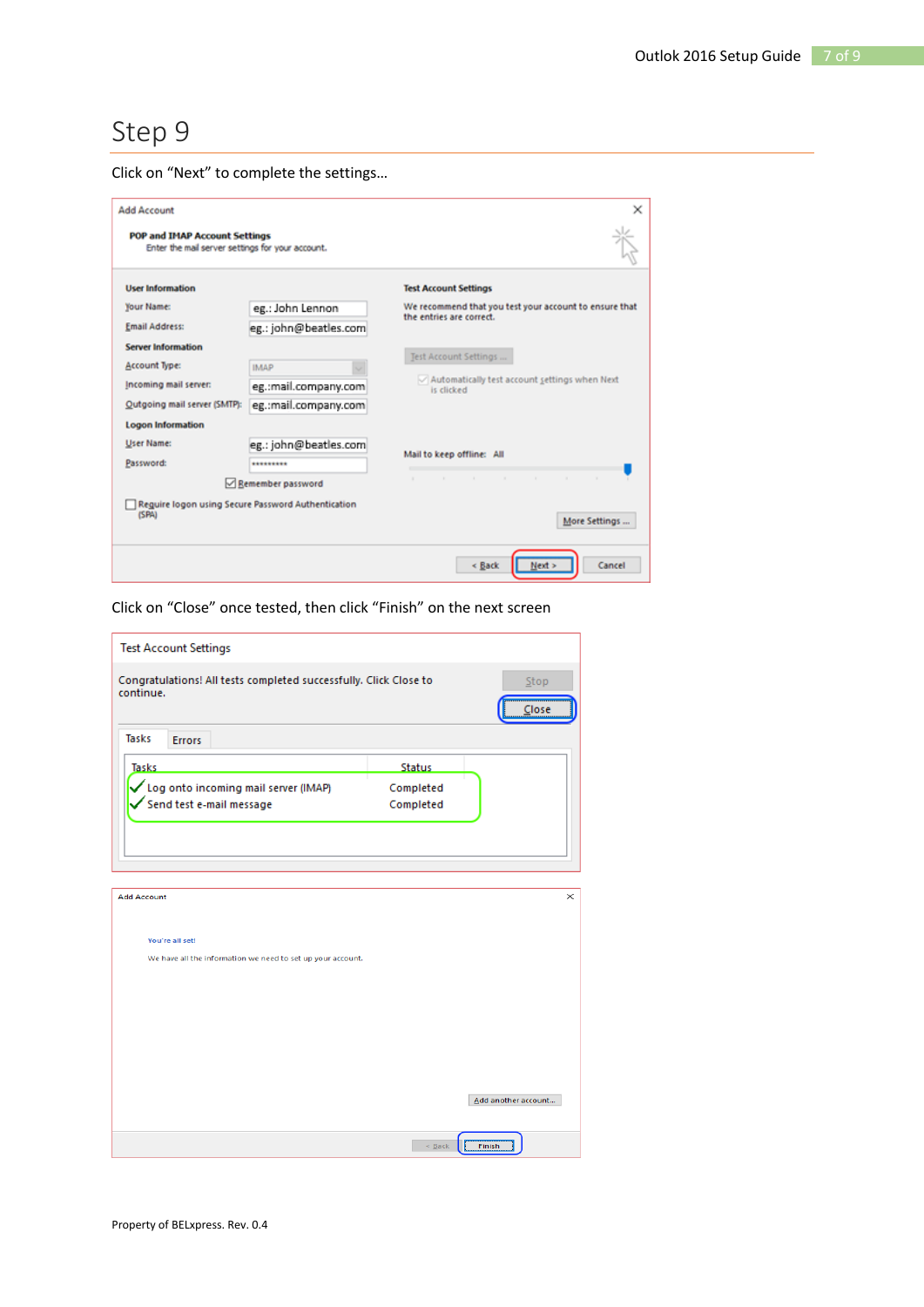You're done. Congratulation! You can start using your Outlook 2016 now